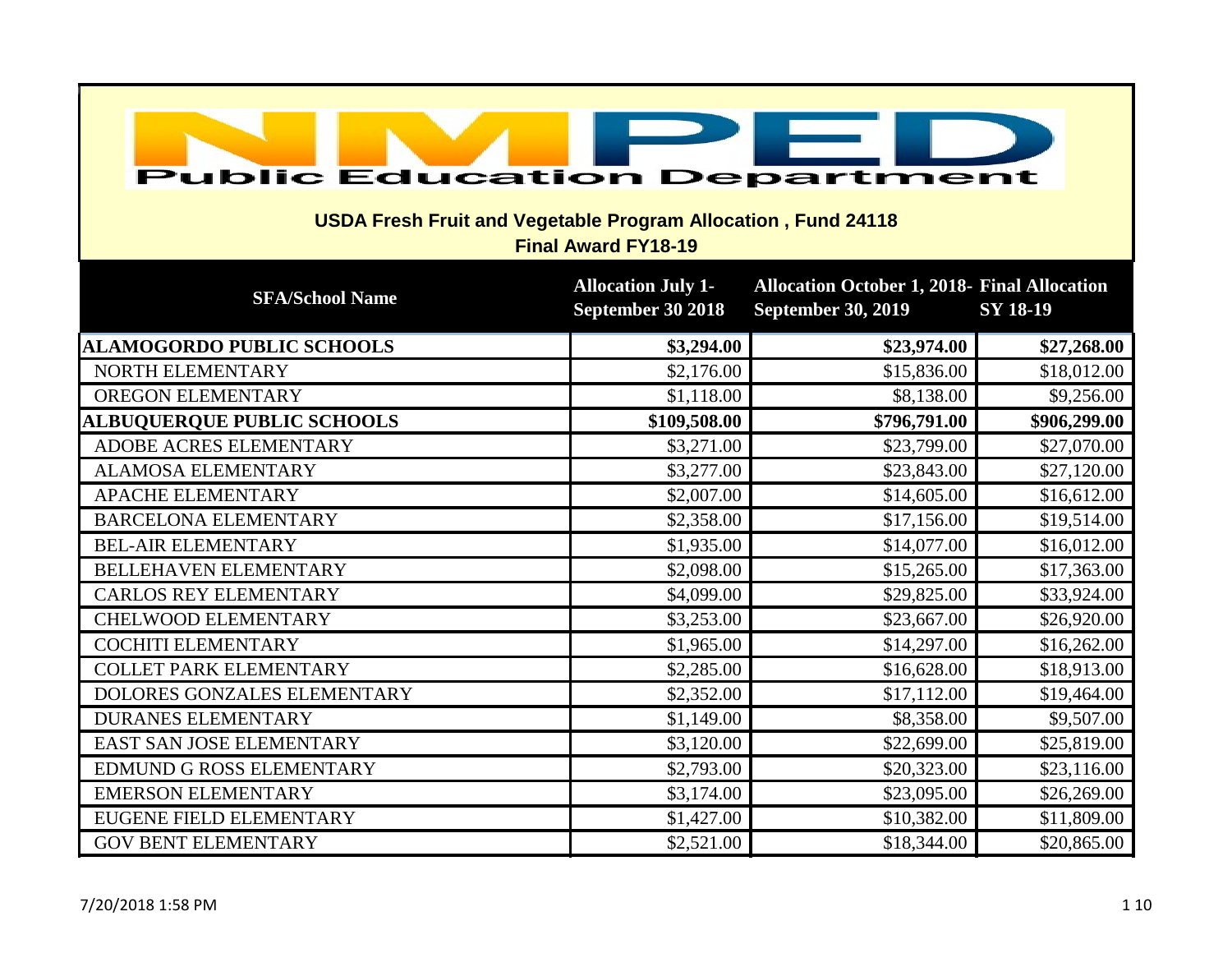| <b>Public Education Department</b><br><b>USDA Fresh Fruit and Vegetable Program Allocation, Fund 24118</b><br><b>Final Award FY18-19</b> |                                                |                                                                                  |                 |
|------------------------------------------------------------------------------------------------------------------------------------------|------------------------------------------------|----------------------------------------------------------------------------------|-----------------|
| <b>SFA/School Name</b>                                                                                                                   | <b>Allocation July 1-</b><br>September 30 2018 | <b>Allocation October 1, 2018- Final Allocation</b><br><b>September 30, 2019</b> | <b>SY 18-19</b> |
| HAWTHORNE ELEMENTARY                                                                                                                     | \$3,029.00                                     | \$22,039.00                                                                      | \$25,068.00     |
| HELEN CORDERO PRIMARY                                                                                                                    | \$3,561.00                                     | \$25,910.00                                                                      | \$29,471.00     |
| HODGIN ELEMENTARY                                                                                                                        | \$3,005.00                                     | \$21,863.00                                                                      | \$24,868.00     |
| JANET KAHN SCHOOL OF INTEGRATED ARTS                                                                                                     | \$2,962.00                                     | \$21,555.00                                                                      | \$24,517.00     |
| <b>KIRTLAND ELEMENTARY</b>                                                                                                               | \$1,681.00                                     | \$12,229.00                                                                      | \$13,910.00     |
| KIT CARSON ELEMENTARY                                                                                                                    | \$2,769.00                                     | \$20,147.00                                                                      | \$22,916.00     |
| <b>LA LUZ ELEMENTARY</b>                                                                                                                 | \$1,282.00                                     | \$9,326.00                                                                       | \$10,608.00     |
| <b>LAVALAND ELEMENTARY</b>                                                                                                               | \$3,627.00                                     | \$26,394.00                                                                      | \$30,021.00     |
| LOS RANCHOS ELEMENTARY                                                                                                                   | \$1,916.00                                     | \$13,945.00                                                                      | \$15,861.00     |
| LOWELL ELEMENTARY                                                                                                                        | \$1,663.00                                     | \$12,097.00                                                                      | \$13,760.00     |
| <b>MACARTHUR</b>                                                                                                                         | \$1,487.00                                     | \$10,822.00                                                                      | \$12,309.00     |
| MARK TWAIN ELEMENTARY                                                                                                                    | \$2,182.00                                     | \$15,880.00                                                                      | \$18,062.00     |
| MARYANN BINFORD ELEMENTARY                                                                                                               | \$4,583.00                                     | \$33,344.00                                                                      | \$37,927.00     |
| MC COLLUM ELEMENTARY                                                                                                                     | \$2,291.00                                     | \$16,672.00                                                                      | \$18,963.00     |
| MISSION AVENUE ELEMENTARY                                                                                                                | \$2,346.00                                     | \$17,068.00                                                                      | \$19,414.00     |
| MITCHELL ELEMENTARY                                                                                                                      | \$2,370.00                                     | \$17,244.00                                                                      | \$19,614.00     |
| NAVAJO ELEMENTARY                                                                                                                        | \$3,379.00                                     | \$24,590.00                                                                      | \$27,969.00     |
| PAINTED SKY ELEMENTARY                                                                                                                   | \$6,445.00                                     | \$46,893.00                                                                      | \$53,338.00     |
| SOMBRA DEL MONTE ELEMENTARY                                                                                                              | \$1,862.00                                     | \$13,549.00                                                                      | \$15,411.00     |
| <b>SUSIE R. MARMON ELEMENTARY</b>                                                                                                        | \$4,220.00                                     | \$30,705.00                                                                      | \$34,925.00     |
| TOMASITA ELEMENTARY                                                                                                                      | \$2,195.00                                     | \$15,968.00                                                                      | \$18,163.00     |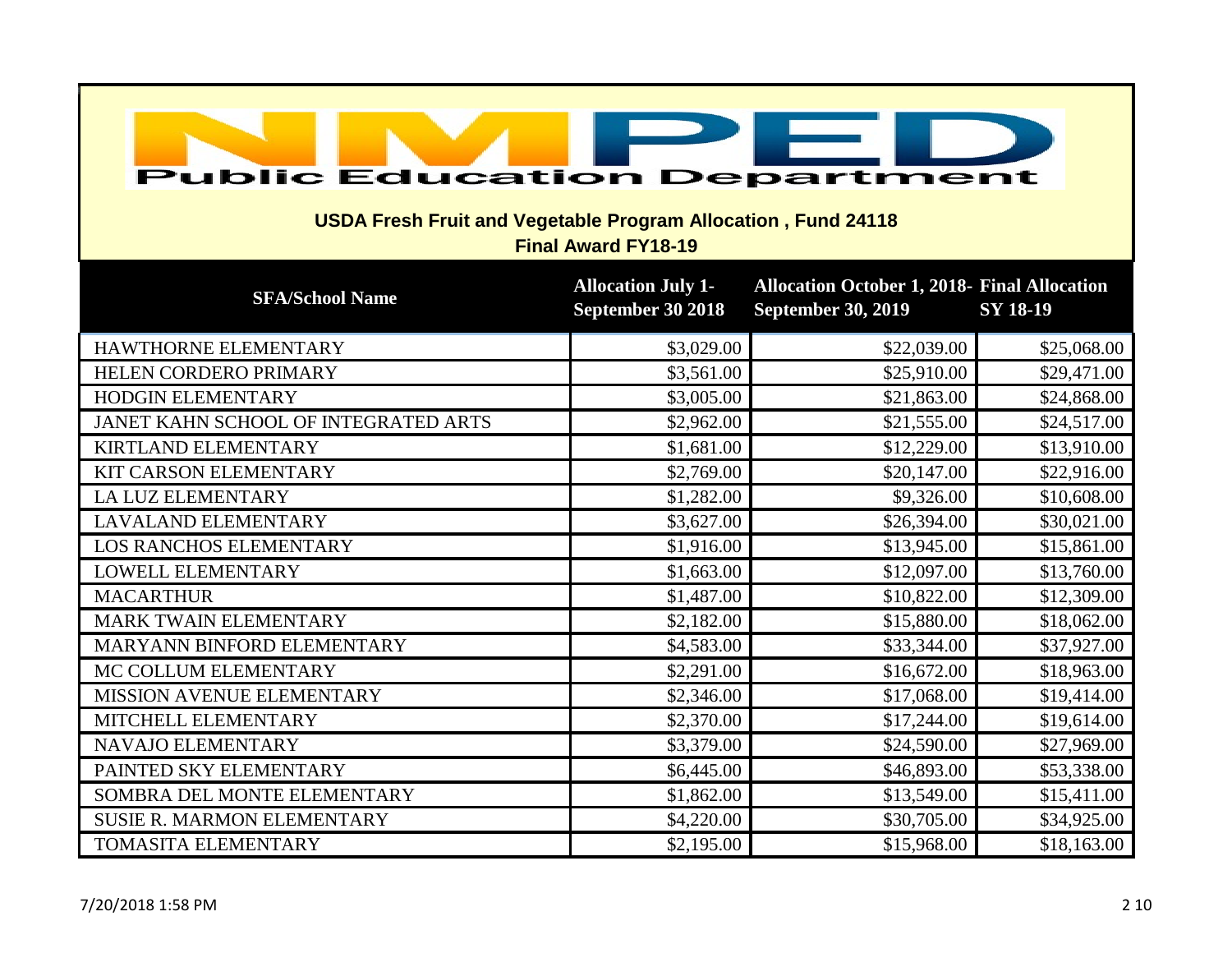| <b>Public Education Department</b><br><b>USDA Fresh Fruit and Vegetable Program Allocation, Fund 24118</b><br><b>Final Award FY18-19</b> |                                                |                                                                                  |                 |
|------------------------------------------------------------------------------------------------------------------------------------------|------------------------------------------------|----------------------------------------------------------------------------------|-----------------|
| <b>SFA/School Name</b>                                                                                                                   | <b>Allocation July 1-</b><br>September 30 2018 | <b>Allocation October 1, 2018- Final Allocation</b><br><b>September 30, 2019</b> | <b>SY 18-19</b> |
| VALLE VISTA ELEMENTARY                                                                                                                   | \$3,065.00                                     | \$22,303.00                                                                      | \$25,368.00     |
| WHERRY ELEMENTARY                                                                                                                        | \$2,509.00                                     | \$18,256.00                                                                      | \$20,765.00     |
| WHITTIER ELEMENTARY                                                                                                                      | \$1,995.00                                     | \$14,517.00                                                                      | \$16,512.00     |
| <b>BELEN CONSOLIDATED SCHOOLS</b>                                                                                                        | \$13,124.00                                    | \$95,502.00                                                                      | \$108,626.00    |
| <b>CENTRAL ELEMENTARY</b>                                                                                                                | \$1,433.00                                     | \$10,426.00                                                                      | \$11,859.00     |
| DENNIS CHAVEZ ELEMENTARY                                                                                                                 | \$1,941.00                                     | \$14,121.00                                                                      | \$16,062.00     |
| <b>GIL SANCHEZ ELEMENTARY</b>                                                                                                            | \$1,735.00                                     | \$12,625.00                                                                      | \$14,360.00     |
| <b>JARAMILLO ELEMENTARY</b>                                                                                                              | \$2,255.00                                     | \$16,408.00                                                                      | \$18,663.00     |
| LA MERCED ELEMENTARY                                                                                                                     | \$2,847.00                                     | \$20,719.00                                                                      | \$23,566.00     |
| LA PROMESA ELEMENTARY                                                                                                                    | \$1,124.00                                     | \$8,182.00                                                                       | \$9,306.00      |
| RIO GRANDE ELEMENTARY                                                                                                                    | \$1,789.00                                     | \$13,021.00                                                                      | \$14,810.00     |
| <b>BERNALILLO PUBLIC SCHOOLS</b>                                                                                                         | \$8,294.00                                     | \$60,354.00                                                                      | \$68,648.00     |
| <b>ALGODONES ELEMENTARY</b>                                                                                                              | \$979.00                                       | \$7,126.00                                                                       | \$8,105.00      |
| BERNALILLO ELEMENTARY                                                                                                                    | \$2,521.00                                     | \$18,344.00                                                                      | \$20,865.00     |
| <b>COCHITI ELEMENTARY</b>                                                                                                                | \$1,239.00                                     | \$9,018.00                                                                       | \$10,257.00     |
| SANTO DOMINGO ELEMENTARY                                                                                                                 | \$1,397.00                                     | \$10,162.00                                                                      | \$11,559.00     |
| WD CARROLL ELEMENTARY                                                                                                                    | \$2,158.00                                     | \$15,704.00                                                                      | \$17,862.00     |
| <b>BLOOMFIELD SCHOOLS</b>                                                                                                                | \$5,399.00                                     | \$39,283.00                                                                      | \$44,682.00     |
| <b>BLOOMFIELD EARLY CHILDHOOD CENTER</b>                                                                                                 | \$1,959.00                                     | \$14,253.00                                                                      | \$16,212.00     |
| NAABA ANI ELEMENTARY                                                                                                                     | \$3,440.00                                     | \$25,030.00                                                                      | \$28,470.00     |
| <b>CARRIZOZO MUNICIPAL SCHOOLS</b>                                                                                                       | \$357.00                                       | \$2,595.00                                                                       | \$2,952.00      |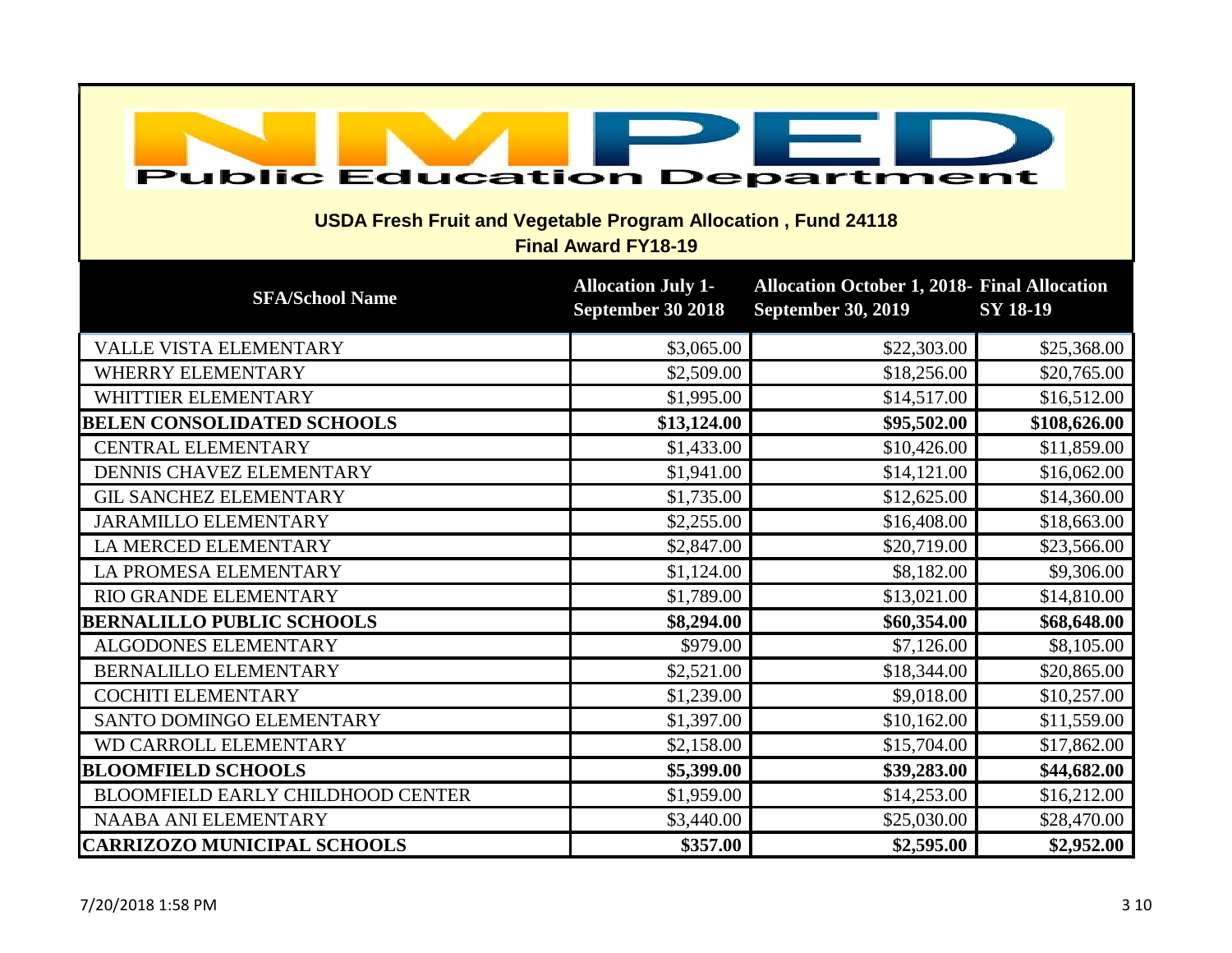| <b>Public Education Department</b><br><b>USDA Fresh Fruit and Vegetable Program Allocation, Fund 24118</b><br><b>Final Award FY18-19</b> |                                                |                                                                                  |                 |  |
|------------------------------------------------------------------------------------------------------------------------------------------|------------------------------------------------|----------------------------------------------------------------------------------|-----------------|--|
| <b>SFA/School Name</b>                                                                                                                   | <b>Allocation July 1-</b><br>September 30 2018 | <b>Allocation October 1, 2018- Final Allocation</b><br><b>September 30, 2019</b> | <b>SY 18-19</b> |  |
| CARRIZOZO ELEMENTARY                                                                                                                     | \$357.00                                       | \$2,595.00                                                                       | \$2,952.00      |  |
| <b>CHRISTINE DUNCANS HERITAGE ACADEMY</b>                                                                                                | \$2,128.00                                     | \$15,484.00                                                                      | \$17,612.00     |  |
| CHRISTINE DUNCANS HERITAGE ACADEMY                                                                                                       | \$2,128.00                                     | \$15,484.00                                                                      | \$17,612.00     |  |
| <b>DULCE INDEPENDENT SCHOOLS</b>                                                                                                         | \$2,025.00                                     | \$14,737.00                                                                      | \$16,762.00     |  |
| <b>DULCE ELEMENTARY</b>                                                                                                                  | \$2,025.00                                     | \$14,737.00                                                                      | \$16,762.00     |  |
| <b>ESTANCIA MUNICIPAL SCHOOLS</b>                                                                                                        | \$1,910.00                                     | \$13,902.00                                                                      | \$15,812.00     |  |
| <b>LOWER ELEMENTARY</b>                                                                                                                  | \$858.00                                       | \$6,247.00                                                                       | \$7,105.00      |  |
| <b>UPPER ELEMENTARY</b>                                                                                                                  | \$810.00                                       | \$5,895.00                                                                       | \$6,705.00      |  |
| VANSTONE ELEMENTARY                                                                                                                      | \$242.00                                       | \$1,760.00                                                                       | \$2,002.00      |  |
| <b>FARMINGTON MUNICIPAL SCHOOLS</b>                                                                                                      | \$10,629.00                                    | \$77,334.00                                                                      | \$87,963.00     |  |
| <b>ANIMAS ELEMENTARY</b>                                                                                                                 | \$2,739.00                                     | \$19,927.00                                                                      | \$22,666.00     |  |
| <b>APACHE ELEMENTARY</b>                                                                                                                 | \$2,854.00                                     | \$20,763.00                                                                      | \$23,617.00     |  |
| <b>BLUFFVIEW ELEMENTARY</b>                                                                                                              | \$2,448.00                                     | \$17,816.00                                                                      | \$20,264.00     |  |
| MCCORMICK ELEMENTARY                                                                                                                     | \$2,588.00                                     | \$18,828.00                                                                      | \$21,416.00     |  |
| <b>GALLUP MCKINLEY COUNTY SCHOOLS</b>                                                                                                    | \$24,213.00                                    | \$176,181.00                                                                     | \$200,394.00    |  |
| CATHERINE A. MILLER ELEMENTARY                                                                                                           | \$2,297.00                                     | \$16,716.00                                                                      | \$19,013.00     |  |
| <b>CHEE DODGE ELEMENTARY</b>                                                                                                             | \$1,904.00                                     | \$13,857.00                                                                      | \$15,761.00     |  |
| <b>CROWNPOINT ELEMENTARY</b>                                                                                                             | \$1,941.00                                     | \$14,121.00                                                                      | \$16,062.00     |  |
| DAVID SKEET ELEMENTARY                                                                                                                   | \$1,312.00                                     | \$9,546.00                                                                       | \$10,858.00     |  |
| JEFFERSON ELEMENTARY                                                                                                                     | \$2,068.00                                     | \$15,045.00                                                                      | \$17,113.00     |  |
| <b>LINCOLN ELEMENTARY</b>                                                                                                                | \$1,390.00                                     | \$10,118.00                                                                      | \$11,508.00     |  |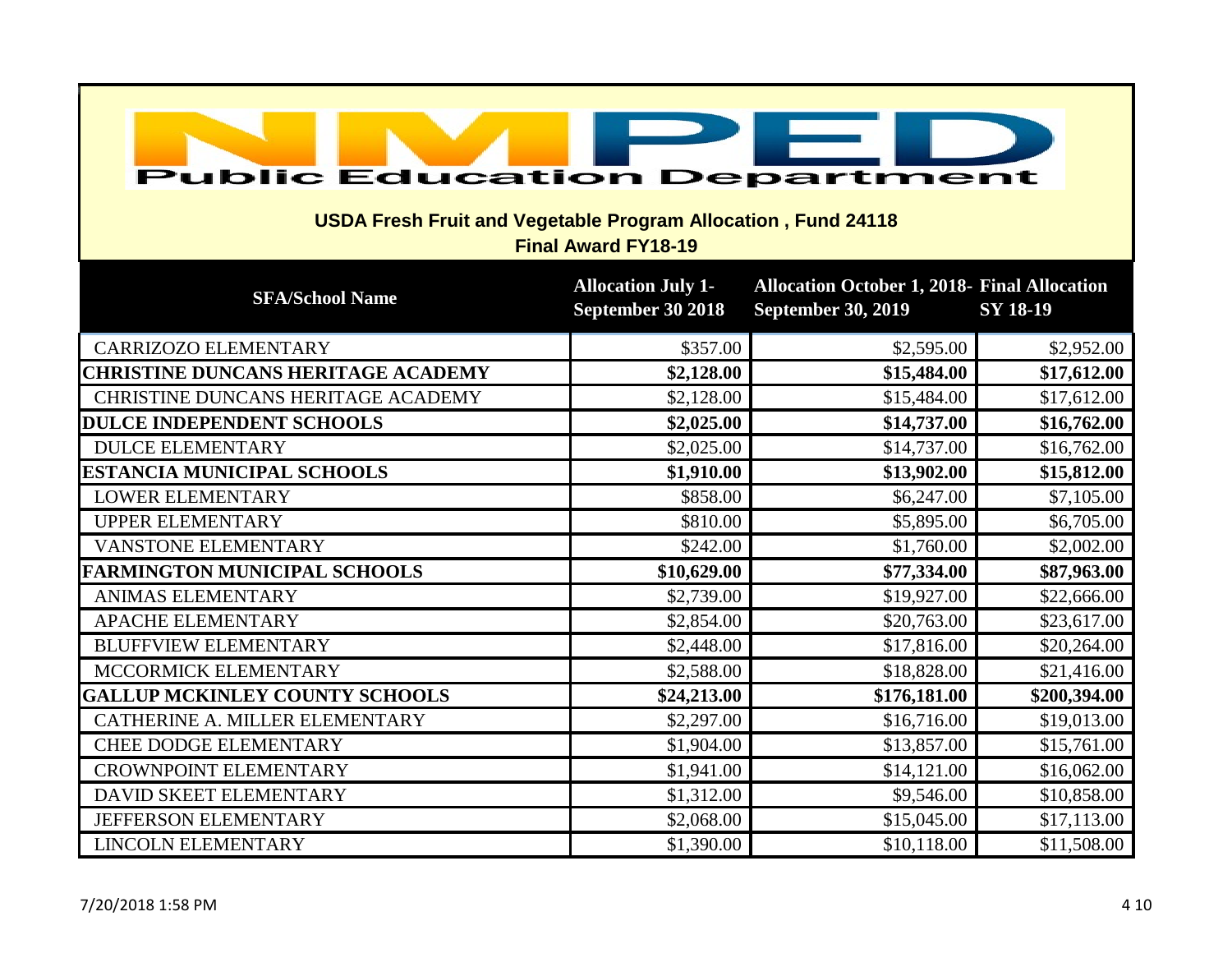| <b>Public Education Department</b><br><b>USDA Fresh Fruit and Vegetable Program Allocation, Fund 24118</b><br><b>Final Award FY18-19</b> |                                                |                                                                                  |                 |  |
|------------------------------------------------------------------------------------------------------------------------------------------|------------------------------------------------|----------------------------------------------------------------------------------|-----------------|--|
| <b>SFA/School Name</b>                                                                                                                   | <b>Allocation July 1-</b><br>September 30 2018 | <b>Allocation October 1, 2018- Final Allocation</b><br><b>September 30, 2019</b> | <b>SY 18-19</b> |  |
| NAVAJO ELEMENTARY                                                                                                                        | \$1,560.00                                     | \$11,349.00                                                                      | \$12,909.00     |  |
| <b>RAMAH ELEMENTARY</b>                                                                                                                  | \$1,040.00                                     | \$7,566.00                                                                       | \$8,606.00      |  |
| ROCKY VIEW ELEMENTARY                                                                                                                    | \$1,953.00                                     | \$14,209.00                                                                      | \$16,162.00     |  |
| STAGECOACH ELEMENTARY                                                                                                                    | \$1,856.00                                     | \$13,505.00                                                                      | \$15,361.00     |  |
| THOREAU ELEMENTARY                                                                                                                       | \$1,856.00                                     | \$13,505.00                                                                      | \$15,361.00     |  |
| TOBE TURPEN ELEMENTARY                                                                                                                   | \$2,448.00                                     | \$17,816.00                                                                      | \$20,264.00     |  |
| TOHATCHI ELEMENTARY                                                                                                                      | \$1,451.00                                     | \$10,558.00                                                                      | \$12,009.00     |  |
| TWIN LAKES ELEMENTARY                                                                                                                    | \$1,137.00                                     | \$8,270.00                                                                       | \$9,407.00      |  |
| <b>GRANTS CIBOLA COUNTY SCHOOLS</b>                                                                                                      | \$11,437.00                                    | \$83,227.00                                                                      | \$94,664.00     |  |
| <b>CUBERO ELEMENTARY</b>                                                                                                                 | \$1,711.00                                     | \$12,449.00                                                                      | \$14,160.00     |  |
| MESA VIEW ELEMENTARY                                                                                                                     | \$2,823.00                                     | \$20,543.00                                                                      | \$23,366.00     |  |
| <b>MILAN ELEMENTARY</b>                                                                                                                  | \$2,793.00                                     | \$20,323.00                                                                      | \$23,116.00     |  |
| MOUNT TAYLOR ELEMENTARY                                                                                                                  | \$3,343.00                                     | \$24,326.00                                                                      | \$27,669.00     |  |
| <b>SAN RAFAEL ELEMENTARY</b>                                                                                                             | \$453.00                                       | \$3,299.00                                                                       | \$3,752.00      |  |
| SEBOYETA ELEMENTARY                                                                                                                      | \$314.00                                       | \$2,287.00                                                                       | \$2,601.00      |  |
| <b>HATCH VALLEY PUBLIC SCHOOLS</b>                                                                                                       | \$3,802.00                                     | \$27,669.00                                                                      | \$31,471.00     |  |
| <b>GARFIELD ELEMENTARY</b>                                                                                                               | \$586.00                                       | \$4,267.00                                                                       | \$4,853.00      |  |
| HATCH VALLEY ELEMENTARY                                                                                                                  | \$1,638.00                                     | \$11,921.00                                                                      | \$13,559.00     |  |
| RIO GRANDE ELEMENTARY                                                                                                                    | \$1,578.00                                     | \$11,481.00                                                                      | \$13,059.00     |  |
| <b>HOBBS MUNCIPAL SCHOOLS</b>                                                                                                            | \$1,862.00                                     | \$13,549.00                                                                      | \$15,411.00     |  |
| <b>EDISON ELEMENTARY</b>                                                                                                                 | \$1,862.00                                     | \$13,549.00                                                                      | \$15,411.00     |  |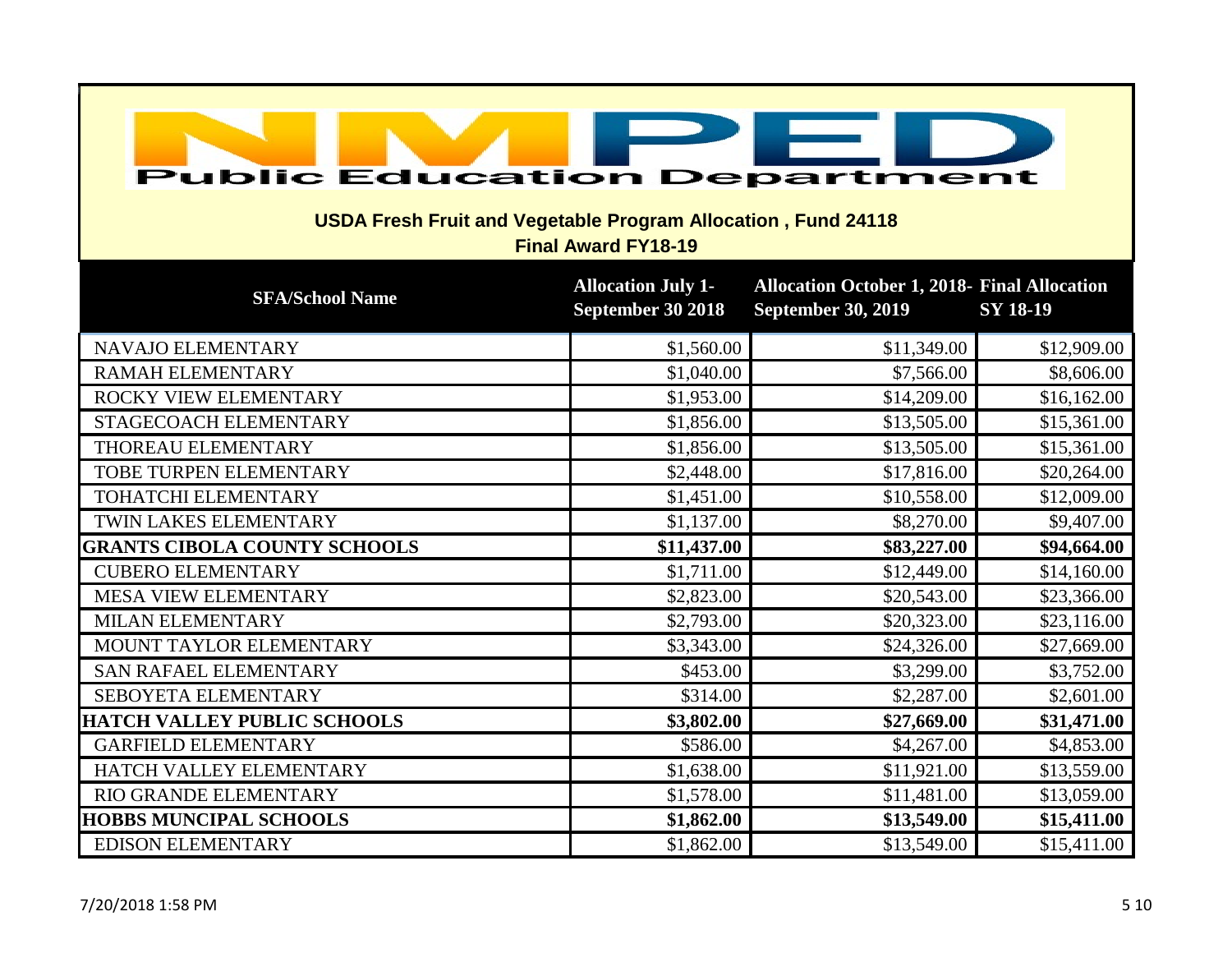| <b>Public Education Department</b><br><b>USDA Fresh Fruit and Vegetable Program Allocation, Fund 24118</b><br><b>Final Award FY18-19</b> |                                                |                                                                                  |                 |
|------------------------------------------------------------------------------------------------------------------------------------------|------------------------------------------------|----------------------------------------------------------------------------------|-----------------|
| <b>SFA/School Name</b>                                                                                                                   | <b>Allocation July 1-</b><br>September 30 2018 | <b>Allocation October 1, 2018- Final Allocation</b><br><b>September 30, 2019</b> | <b>SY 18-19</b> |
| <b>HONDO VALLEY PUBLIC SCHOOLS</b>                                                                                                       | \$387.00                                       | \$2,815.00                                                                       | \$3,202.00      |
| HONDO ELEMENTARY                                                                                                                         | \$387.00                                       | \$2,815.00                                                                       | \$3,202.00      |
| <b>JEMEZ MOUNTAIN PUBLIC SCHOOLS</b>                                                                                                     | \$308.00                                       | \$2,243.00                                                                       | \$2,551.00      |
| <b>LYBROOK ELEMENTARY</b>                                                                                                                | \$308.00                                       | \$2,243.00                                                                       | \$2,551.00      |
| <b>KHAPO COMMUNITY SCHOOL</b>                                                                                                            | \$695.00                                       | \$5,059.00                                                                       | \$5,754.00      |
| KHAPO COMMUNITY SCHOOL                                                                                                                   | \$695.00                                       | \$5,059.00                                                                       | \$5,754.00      |
| LA PROMESA EARLY LEARNING                                                                                                                | \$2,334.00                                     | \$16,980.00                                                                      | \$19,314.00     |
| LA PROMESA EARLY LEARNING                                                                                                                | \$2,334.00                                     | \$16,980.00                                                                      | \$19,314.00     |
| <b>LAKE VALLEY NAVAJO SCHOOL</b>                                                                                                         | \$206.00                                       | \$1,496.00                                                                       | \$1,702.00      |
| <b>LAKE VALLEY NAVAJO</b>                                                                                                                | \$206.00                                       | \$1,496.00                                                                       | \$1,702.00      |
| <b>LAS CRUCES PUBLIC SCHOOLS</b>                                                                                                         | \$39,914.00                                    | \$290,425.00                                                                     | \$330,339.00    |
| <b>ALAMEDA ELEMENTARY</b>                                                                                                                | \$2,551.00                                     | \$18,564.00                                                                      | \$21,115.00     |
| <b>BOOKER T. WASHINGTON</b>                                                                                                              | \$2,110.00                                     | \$15,353.00                                                                      | \$17,463.00     |
| <b>CENTRAL ELEMENTARY</b>                                                                                                                | \$1,378.00                                     | \$10,030.00                                                                      | \$11,408.00     |
| <b>CESAR CHAVEZ ELEMENTARY</b>                                                                                                           | \$3,210.00                                     | \$23,359.00                                                                      | \$26,569.00     |
| <b>COLUMBIA ELEMENTARY</b>                                                                                                               | \$2,799.00                                     | \$20,367.00                                                                      | \$23,166.00     |
| <b>CONLEE ELEMENTARY</b>                                                                                                                 | \$3,035.00                                     | \$22,083.00                                                                      | \$25,118.00     |
| DONA ANA ELEMENTARY                                                                                                                      | \$1,989.00                                     | \$14,473.00                                                                      | \$16,462.00     |
| HERMOSA HEIGHTS ELEMENTARY                                                                                                               | \$2,721.00                                     | \$19,796.00                                                                      | \$22,517.00     |
| <b>LOMA HEIGHTS ELEMENTARY</b>                                                                                                           | \$3,047.00                                     | \$22,171.00                                                                      | \$25,218.00     |
| MAC ARTHUR ELEMENTARY                                                                                                                    | \$2,708.00                                     | \$19,708.00                                                                      | \$22,416.00     |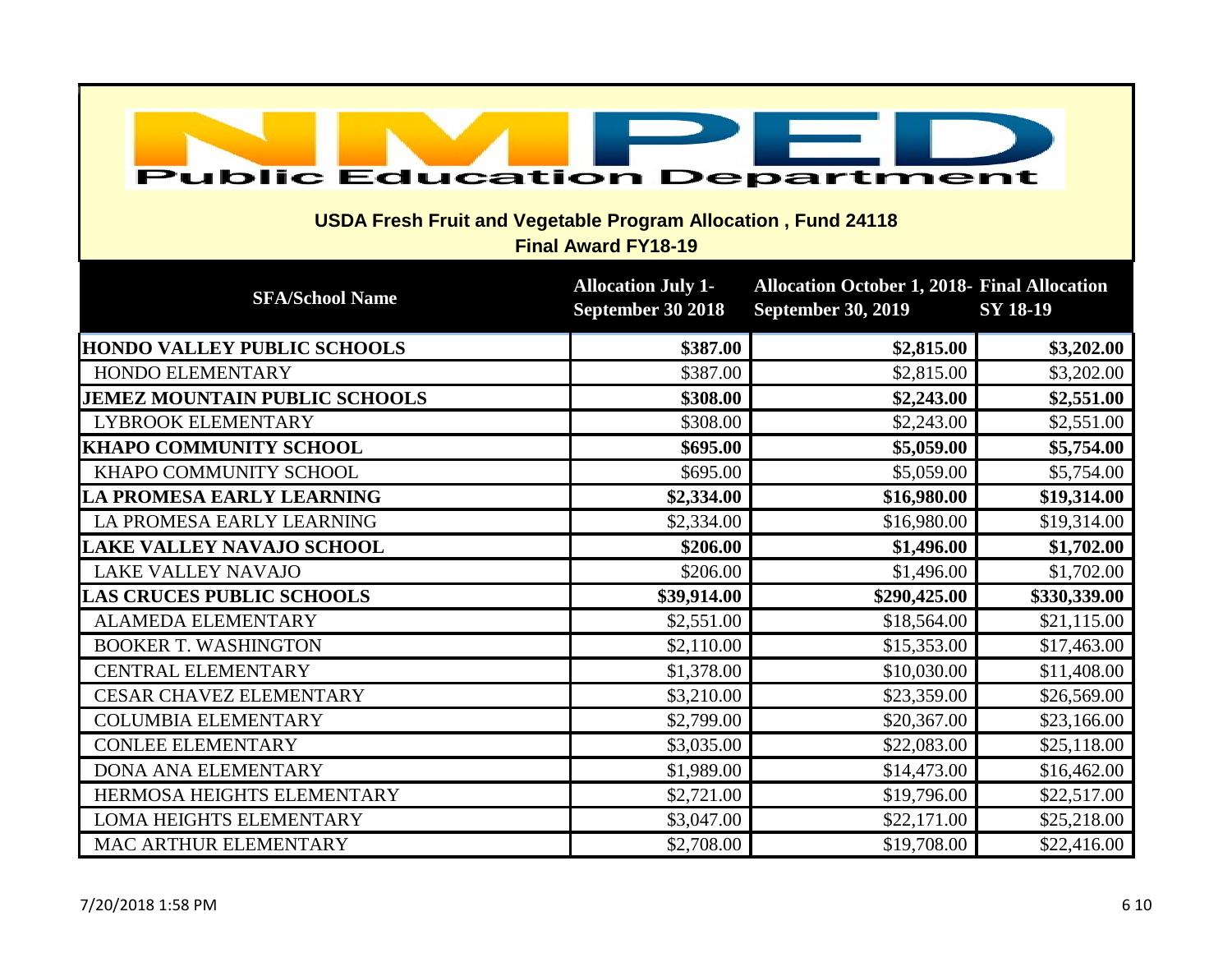| <b>Public Education Department</b><br><b>USDA Fresh Fruit and Vegetable Program Allocation, Fund 24118</b><br><b>Final Award FY18-19</b> |                                                |                                                                                  |                 |  |
|------------------------------------------------------------------------------------------------------------------------------------------|------------------------------------------------|----------------------------------------------------------------------------------|-----------------|--|
| <b>SFA/School Name</b>                                                                                                                   | <b>Allocation July 1-</b><br>September 30 2018 | <b>Allocation October 1, 2018- Final Allocation</b><br><b>September 30, 2019</b> | <b>SY 18-19</b> |  |
| MESILLA PARK ELEMENTARY                                                                                                                  | \$2,594.00                                     | \$18,872.00                                                                      | \$21,466.00     |  |
| <b>SUNRISE ELEMENTARY</b>                                                                                                                | \$2,666.00                                     | \$19,400.00                                                                      | \$22,066.00     |  |
| TOMBAUGH ELEMENTARY                                                                                                                      | \$4,190.00                                     | \$30,485.00                                                                      | \$34,675.00     |  |
| UNIVERSITY HILLS ELEMENTARY                                                                                                              | \$2,455.00                                     | \$17,860.00                                                                      | \$20,315.00     |  |
| VALLEY VIEW ELEMENTARY                                                                                                                   | \$2,461.00                                     | \$17,904.00                                                                      | \$20,365.00     |  |
| <b>LAS VEGAS CITY SCHOOLS</b>                                                                                                            | \$4,673.00                                     | \$34,004.00                                                                      | \$38,677.00     |  |
| EARLY CHILDHOOD CENTER                                                                                                                   | \$520.00                                       | \$3,783.00                                                                       | \$4,303.00      |  |
| <b>LOS NINOS ELEMENTARY</b>                                                                                                              | \$2,158.00                                     | \$15,704.00                                                                      | \$17,862.00     |  |
| SIERRA VISTA ELEMENTARY                                                                                                                  | \$1,995.00                                     | \$14,517.00                                                                      | \$16,512.00     |  |
| <b>LOS LUNAS PUBLIC SCHOOLS</b>                                                                                                          | \$11,360.00                                    | \$82,657.00                                                                      | \$94,017.00     |  |
| ANN PARISH ELEMENTARY                                                                                                                    | \$2,600.00                                     | \$18,916.00                                                                      | \$21,516.00     |  |
| <b>LOS LUNAS ELEMENTARY</b>                                                                                                              | \$3,156.00                                     | \$22,963.00                                                                      | \$26,119.00     |  |
| RAYMOND GABALDON ELEMENTARY                                                                                                              | \$2,811.00                                     | \$20,455.00                                                                      | \$23,266.00     |  |
| <b>TOME ELEMENTARY</b>                                                                                                                   | \$2,793.00                                     | \$20,323.00                                                                      | \$23,116.00     |  |
| <b>MAGDALENA MUNICIPAL SCHOOLS</b>                                                                                                       | \$919.00                                       | \$6,686.00                                                                       | \$7,605.00      |  |
| MAGDALENA ELEMENTARY                                                                                                                     | \$919.00                                       | \$6,686.00                                                                       | \$7,605.00      |  |
| <b>MORA INDEPENDENT SCHOOLS</b>                                                                                                          | \$1,294.00                                     | \$9,414.00                                                                       | \$10,708.00     |  |
| HOLMAN ELEMENTARY                                                                                                                        | \$230.00                                       | \$1,672.00                                                                       | \$1,902.00      |  |
| <b>MORA ELEMENTARY</b>                                                                                                                   | \$1,064.00                                     | \$7,742.00                                                                       | \$8,806.00      |  |
| <b>MORIARTY-EDGEWQOD SCHOOL DISTRICT</b>                                                                                                 | \$2,418.00                                     | \$17,596.00                                                                      | \$20,014.00     |  |
| MORIARTY ELEMENTARY                                                                                                                      | \$2,418.00                                     | \$17,596.00                                                                      | \$20,014.00     |  |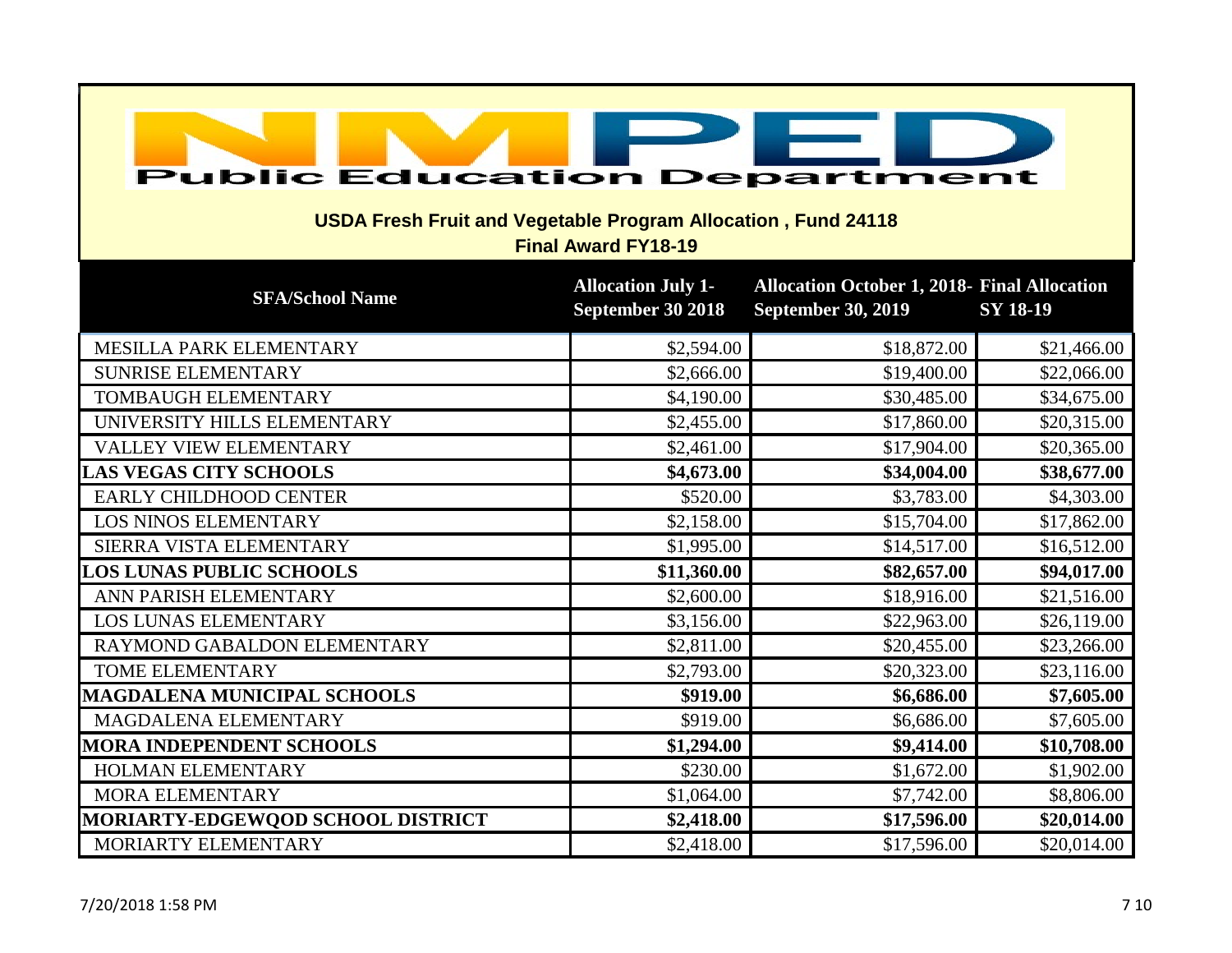| <b>Public Education Department</b><br><b>USDA Fresh Fruit and Vegetable Program Allocation, Fund 24118</b><br><b>Final Award FY18-19</b> |                                                |                                                                                  |                 |
|------------------------------------------------------------------------------------------------------------------------------------------|------------------------------------------------|----------------------------------------------------------------------------------|-----------------|
| <b>SFA/School Name</b>                                                                                                                   | <b>Allocation July 1-</b><br>September 30 2018 | <b>Allocation October 1, 2018- Final Allocation</b><br><b>September 30, 2019</b> | <b>SY 18-19</b> |
| <b>MOUNTAINAIR PUBLIC SCHOOLS</b>                                                                                                        | \$671.00                                       | \$4,883.00                                                                       | \$5,554.00      |
| MOUNTAINAIR ELEMENTARY                                                                                                                   | \$671.00                                       | \$4,883.00                                                                       | \$5,554.00      |
| PENASCO INDEPENDENT SCHOOLS                                                                                                              | \$1,215.00                                     | \$8,842.00                                                                       | \$10,057.00     |
| PENASCO ELEMENTARY                                                                                                                       | \$1,215.00                                     | \$8,842.00                                                                       | \$10,057.00     |
| <b>QUEMADO INDEPENDENT SCHOOLS</b>                                                                                                       | \$375.00                                       | \$2,727.00                                                                       | \$3,102.00      |
| <b>QUEMADO ELEMENTARY</b>                                                                                                                | \$375.00                                       | \$2,727.00                                                                       | \$3,102.00      |
| <b>QUESTA INDEPENDENT SCHOOLS</b>                                                                                                        | \$200.00                                       | \$1,452.00                                                                       | \$1,652.00      |
| RIO COSTILLA SW LEARNING ACADEMY                                                                                                         | \$200.00                                       | \$1,452.00                                                                       | \$1,652.00      |
| <b>RATON PUBLIC SCHOOLS</b>                                                                                                              | \$1,439.00                                     | \$10,470.00                                                                      | \$11,909.00     |
| <b>LONGFELLOW ELEMENTARY</b>                                                                                                             | \$1,439.00                                     | \$10,470.00                                                                      | \$11,909.00     |
| <b>SAINT JOSEPH MISSION SCHOOL</b>                                                                                                       | \$302.00                                       | \$2,200.00                                                                       | \$2,502.00      |
| SAINT JOSEPH MISSION SCHOOL                                                                                                              | \$302.00                                       | \$2,200.00                                                                       | \$2,502.00      |
| <b>SAN FELIPE PUEBLO ELEMENTARY SCHOOL</b>                                                                                               | \$1,995.00                                     | \$14,517.00                                                                      | \$16,512.00     |
| SAN FELIPE PUEBLO ELEMENTARY SCHOOL                                                                                                      | \$1,995.00                                     | \$14,517.00                                                                      | \$16,512.00     |
| <b>SANTA ROSA CONSOLIDATED SCHOOLS</b>                                                                                                   | \$441.00                                       | \$3,211.00                                                                       | \$3,652.00      |
| RITA A. MARQUEZ ELEMENTARY                                                                                                               | \$441.00                                       | \$3,211.00                                                                       | \$3,652.00      |
| <b>SILVER CONSOLIDATED SCHOOLS</b>                                                                                                       | \$3,815.00                                     | \$27,758.00                                                                      | \$31,573.00     |
| <b>G.W.STOUT ELEMENTARY</b>                                                                                                              | \$2,721.00                                     | \$19,796.00                                                                      | \$22,517.00     |
| SIXTH STREET ELEMENTARY                                                                                                                  | \$1,094.00                                     | \$7,962.00                                                                       | \$9,056.00      |
| <b>SOCORRO CONSOLIDATED SCHOOLS</b>                                                                                                      | \$3,192.00                                     | \$23,227.00                                                                      | \$26,419.00     |
| PARKVIEW ELEMENTARY                                                                                                                      | \$2,110.00                                     | \$15,353.00                                                                      | \$17,463.00     |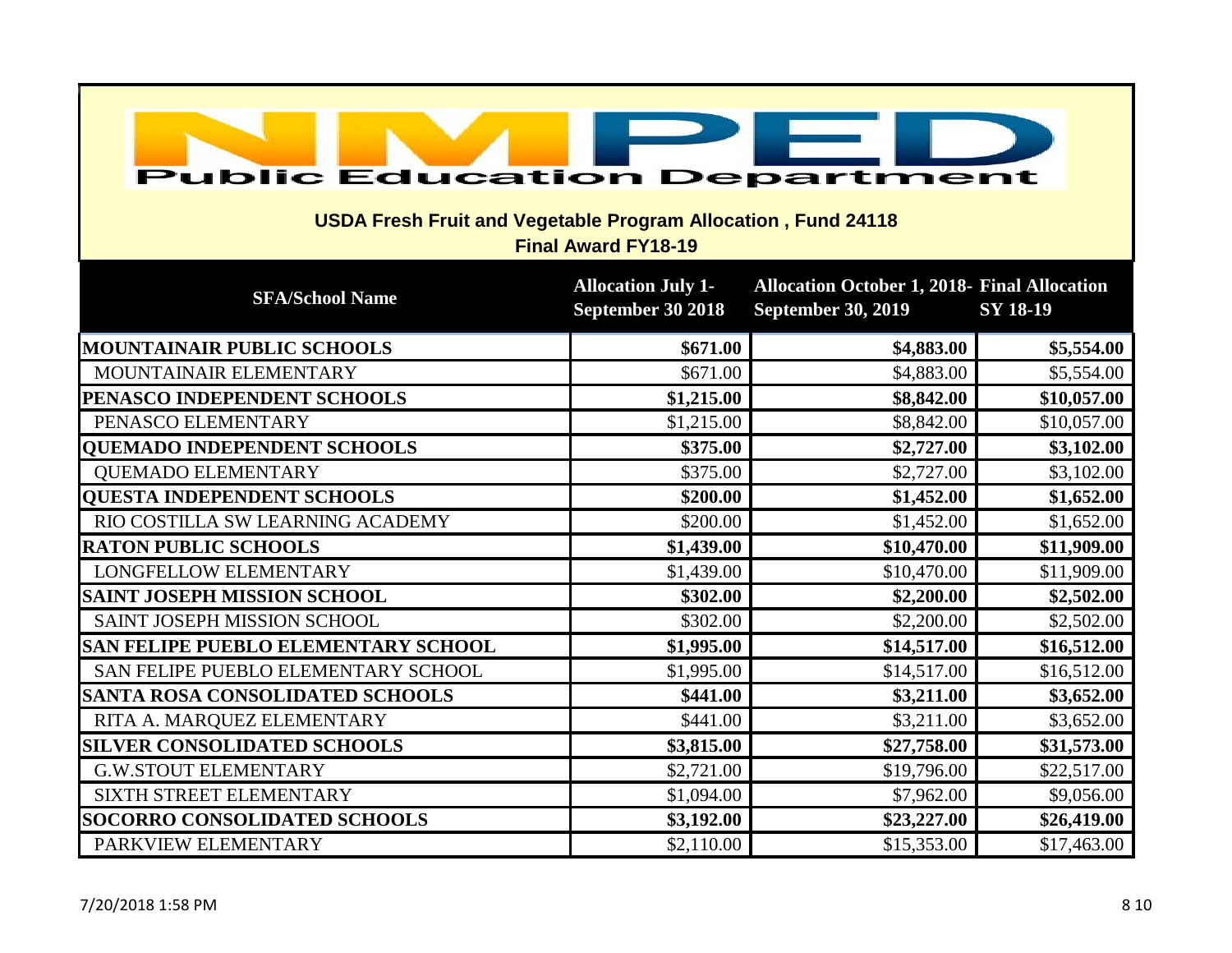| <b>Public Education Department</b><br><b>USDA Fresh Fruit and Vegetable Program Allocation, Fund 24118</b><br><b>Final Award FY18-19</b> |                                                |                                                                                  |                 |  |
|------------------------------------------------------------------------------------------------------------------------------------------|------------------------------------------------|----------------------------------------------------------------------------------|-----------------|--|
| <b>SFA/School Name</b>                                                                                                                   | <b>Allocation July 1-</b><br>September 30 2018 | <b>Allocation October 1, 2018- Final Allocation</b><br><b>September 30, 2019</b> | <b>SY 18-19</b> |  |
| <b>ZIMMERLY ELEMENTARY</b>                                                                                                               | \$1,082.00                                     | \$7,874.00                                                                       | \$8,956.00      |  |
| <b>SOUTH VALLEY PREPARATORY SCHOOL</b>                                                                                                   | \$931.00                                       | \$6,774.00                                                                       | \$7,705.00      |  |
| <b>SOUTH VALLEY PREP</b>                                                                                                                 | \$931.00                                       | \$6,774.00                                                                       | \$7,705.00      |  |
| <b>SPRINGER MUNICIPAL SCHOOLS</b>                                                                                                        | \$187.00                                       | \$1,364.00                                                                       | \$1,551.00      |  |
| FORRESTER ELEMENTARY                                                                                                                     | \$187.00                                       | \$1,364.00                                                                       | \$1,551.00      |  |
| <b>TAOS DAY SCHOOL</b>                                                                                                                   | \$568.00                                       | \$4,135.00                                                                       | \$4,703.00      |  |
| <b>TAOS DAY SCHOOL</b>                                                                                                                   | \$568.00                                       | \$4,135.00                                                                       | \$4,703.00      |  |
| <b>TAOS MUNICIPAL SCHOOLS</b>                                                                                                            | \$5,820.00                                     | \$42,363.00                                                                      | \$48,183.00     |  |
| ARROYO DEL NORTE ELEMENTARY                                                                                                              | \$652.00                                       | \$4,751.00                                                                       | \$5,403.00      |  |
| <b>ENOS GARCIA ELEMENTARY</b>                                                                                                            | \$3,113.00                                     | \$22,655.00                                                                      | \$25,768.00     |  |
| RANCHOS DE TAOS ELEMENTARY                                                                                                               | \$2,055.00                                     | \$14,957.00                                                                      | \$17,012.00     |  |
| TRUTH OR CONSEQUENCES MUNICIPAL SCHOOLS                                                                                                  | \$4,044.00                                     | \$29,429.00                                                                      | \$33,473.00     |  |
| <b>ARREY ELEMENTARY</b>                                                                                                                  | \$719.00                                       | \$5,235.00                                                                       | \$5,954.00      |  |
| SIERRA ELEMENTARY                                                                                                                        | \$1,052.00                                     | \$7,654.00                                                                       | \$8,706.00      |  |
| T OR C ELEMENTARY                                                                                                                        | \$2,273.00                                     | \$16,540.00                                                                      | \$18,813.00     |  |
| <b>WAGON MOUND PUBLIC SCHOOLS</b>                                                                                                        | \$308.00                                       | \$2,243.00                                                                       | \$2,551.00      |  |
| WAGON MOUND ELEMENTARY                                                                                                                   | \$308.00                                       | \$2,243.00                                                                       | \$2,551.00      |  |
| <b>WEST LAS VEGAS PUBLIC SCHOOLS</b>                                                                                                     | \$5,157.00                                     | \$37,523.00                                                                      | \$42,680.00     |  |
| DON CECILIO MARTINEZ ELEMENTARY                                                                                                          | \$1,179.00                                     | \$8,578.00                                                                       | \$9,757.00      |  |
| LUIS E. ARMIJO ELEMENTARY                                                                                                                | \$1,336.00                                     | \$9,722.00                                                                       | \$11,058.00     |  |
| RIO GALLINAS SCHOOL                                                                                                                      | \$574.00                                       | \$4,179.00                                                                       | \$4,753.00      |  |